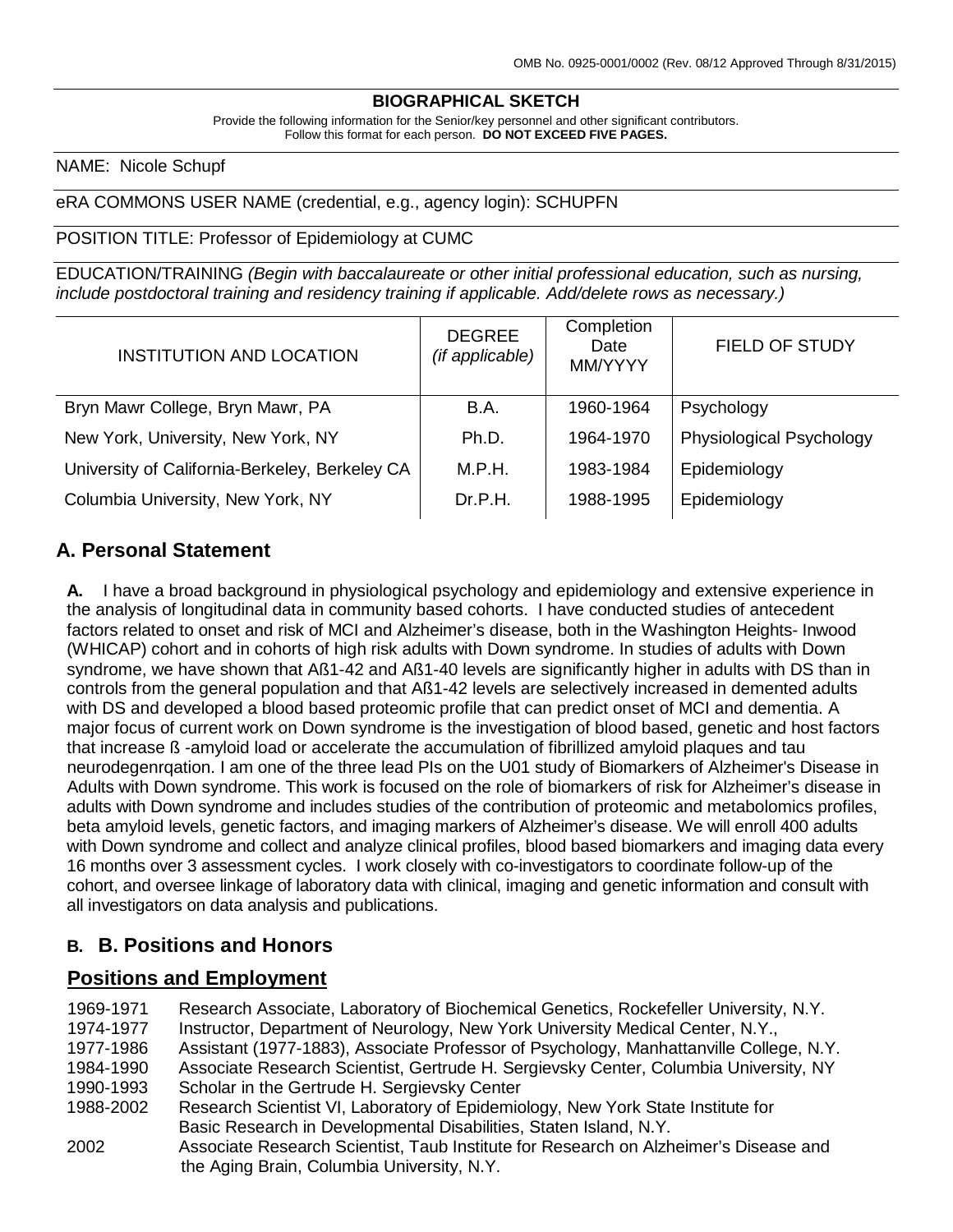2003- Associate Professor of Epidemiology at CUMC, Mailman School of Public Health, Columbia University, N.Y.

2009- Professor of Epidemiology at CUMC, Mailman School of Public Health, Columbia University, N.Y.

# **Other Experience and Professional Memberships**

Editorial Staff, American Journal of Public Health

 Assistant Editor, 1992-1993 Associate Editor, 1993-1995

Consulting Editor, Mental Retardation, 2000-2004

Associate Editor, Journal of Alzheimer's Disease, 2012-2013

- Reviewer for American Journal of Public Health, Biological Psychiatry, PloS, Neurobiology of Aging, Lancet Neurology, Neurology, Neuroepidemiology, Neuroscience Letters, Dementia & Geriatric Cognitive Disorders, Journal of Alzheimer's Disease and Related Disorders, International Journal of Epidemiology, American Journal on Mental Retardation, Mental Retardation, Journal of Intellectual Disability Research,
- Grant Reviewer for Alzheimer's Association, NWO, Netherlands, Special review panels for NIH/NIA, Special Review Panel on Genetics for NIH GO grants, British MRC review Panel, Canadian IHRC review
- Invited working group member, CDC National Center on Birth Defects and Developmental Disabilities, and the National Down Syndrome Society (NDSS) special meeting on "Setting a Public Health Research Agenda for Down Syndrome". November 8-9, 2007
- Working Group Member and Invited Speaker. NIH Workshop on "Advancing Treatments in Alzheimer's Disease in Individuals with Down Syndrome" April 16-17, 2013
- Member, Executive Committee, Down Syndrome Professional Interest Area (Alzheimer's Association): Chair, Epidemiology and Genetics Subcommittee. (2013-2017)
- Member, NIH Working Group on Outcomes Measures for Clinical Trials in Down Syndrome: Medical/Physical Work Group 2015

Member, Scientific Advisory Board and member, Program Committee, Trisomy 21 Research Society, 2015-

# **Honors**

| 1964. | B.A. Cum Laude with Honors in Psychology                                                 |
|-------|------------------------------------------------------------------------------------------|
| 1970  | Ph.D. New York University Founder's Day Award for outstanding academic achievement       |
| 1995  | Dr.P.H. Anna C. Gelman Award for Excellence in Epidemiology, Columbia University         |
| 2000  | The Blake Marsh Lecture. Genetic and host factors for accelerated ageing and dementia in |
|       | Down syndrome. Royal College of Psychiatry Annual Meeting, Edinburgh, Scotland, July 7,  |
| 2001  | Fellow, American Association on Mental Retardation,                                      |
| 2014  | Invited Speaker Welcome Trust Scientific Conference. Alzheimer's disease in Down         |
|       | syndrome: from molecules to cognition. Cambridge, UK. March 27-29,                       |
| 2016  | Invited Speaker, Keystone Symposia on Biology of Down syndrome: Impact throughout        |
|       | Biomedicine. January 2016, Santa Fe, New Mexico.                                         |

# **Fellowships**

Sergievsky Scholar, Gertrude H. Sergievsky Center, 1990-1993

# **C. Contributions to Science.**

1. Identifying blood-based biomarkers of risk and determining which individuals are at the highest risk can provide insights into AD pathogenesis, are critical to the early diagnosis of dementia, and can guide the development of effective intervention. Our initial biomarker studies focused on the role of beta amyloid peptides in the pathogenesis of AD and their utility as a screening tool to identify high risk individuals and early detection of disease onset.

a. R. Mayeux, L.S. Honig, MX Tang, J. Manly, Y. Stern, N, Schupf, P. D. Mehta (2003). Plasma Amyloid Aβ40 and Aβ42 and Alzheimer's Disease (AD). Relation to Age and Mortality. Neurology 61 (9): 1185-1190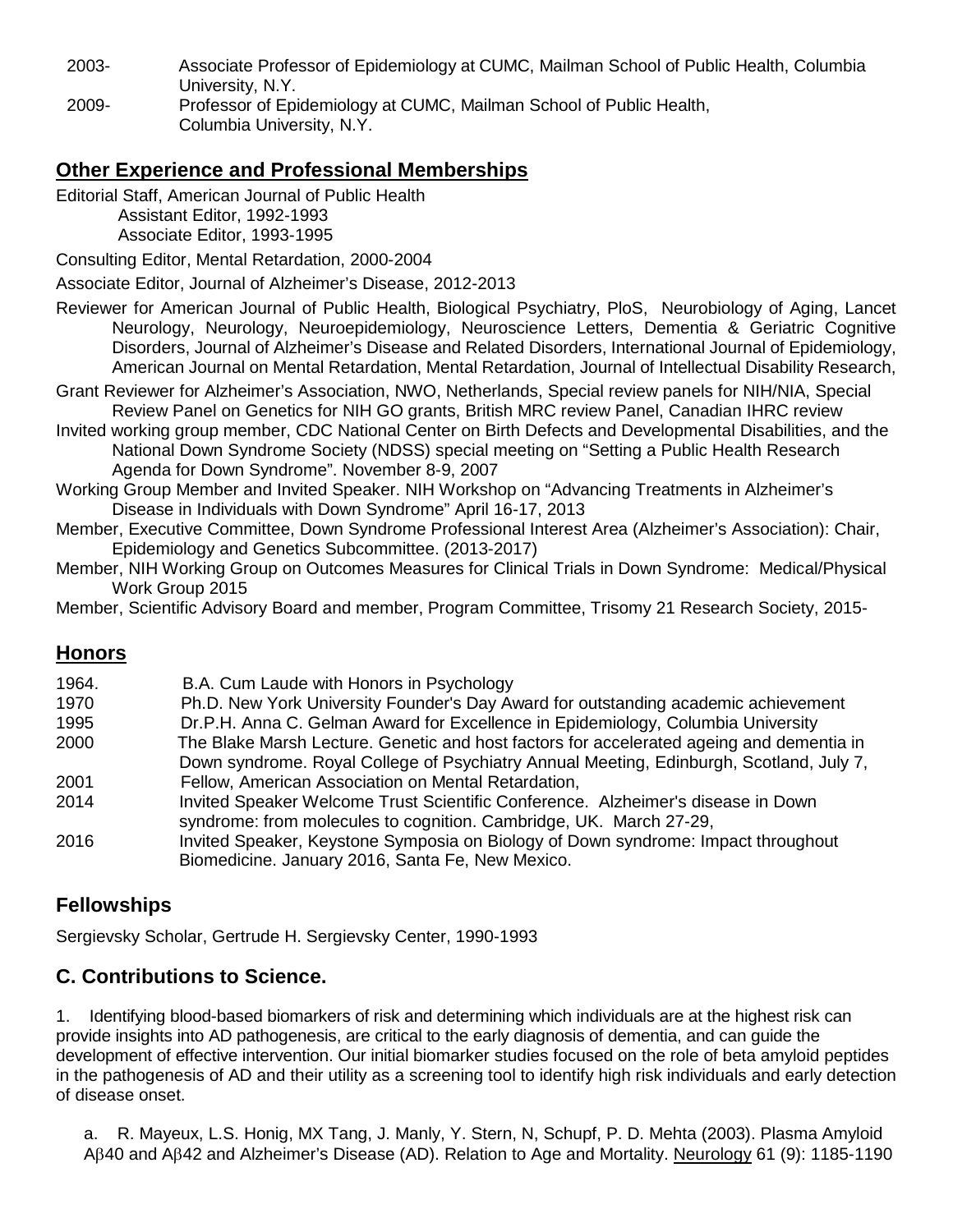- b. N. Schupf, B.N. Patel, D. Pang, W.B. Zigman, W. Silverman. P.D. Mehta, R. Mayeux (2007). Elevated plasma amyloid β-peptide Aβ42, incident dementia and mortality in Down syndrome. Archives of Neurology 64(7):1007-13
- c. N. Schupf, MX Tang, H Fukuyama, JJ Manly, H Andrews, P Mehta, J Ravetch, R Mayeux (2008). Peripheral Aβ subspecies as risk biomarkers of Alzheimer's disease. Proceedings of the National Academy of Sciences 105(37):14052-14957 PMCID: PMC2544577
- d. N, Schupf, W. Zigman, M-X Tang, D Pang, R Mayeux, P Mehta, W Silverman, Change in Plasma Aβ peptides and Onset of Dementia in Adults with Down Syndrome Neurology 2010; 75: 1639-1644. PMCID: PMC3385463

2. I have conducted studies of the familial aggregation of Down syndrome (DS) and Alzheimer's disease (AD). Most of the non-disjunction events in DS are of maternal origin. I hypothesized that a shared genetic susceptibility to DS and AD would be associated with an increased frequency of AD among mothers, but not fathers, of individuals with DS. I further hypothesized that the shared susceptibility could involve an accelerated aging process, leading to the birth of a child with DS to a relatively young mother and to an increased risk of dementia in mothers who were young when their child with DS was born compared with mothers who were older at the birth of a child with DS. The risk of dementia among mothers who were 35 or younger when their DS children were born was 5 times that control mothers, while there was no increase in risk of dementia among mothers who were older ( > 35 years) at the proband's birth.

- a. N. Schupf, D. Kapell, J.H. Lee, R. Ottman and R. Mayeux (1994) Increased risk of Alzheimer's disease in mothers of adults with Down syndrome. Lancet 334:353-356.
- b. N. Schupf, D. Kapell, B. Nightingale, J.H Lee, J. Mohlenhoff, S. Bewley, R. Ottman, R. Mayeux (2001). Specificity of the five-fold increase in AD in mothers of adults with Down syndrome. Neurology, 57:979-984
- 3. We have been interested in understanding the role of hormonal risk factors for AD in women with DS and in women in the general population, in order to identify risk factors and determinants of the higher risk of AD in women than in men. Among women with DS, younger age at menopause and lower levels of bioavailable estradiol in postmenopausal women were associated with a 3-4 fold increased risk of AD. In both women with DS and women in the general population, polymorphisms in genes involved in estrogen biosynthesis and in estrogen receptor activity were associated with earlier onset and an increased risk of AD. These findings support an important neuroprotective role for estrogen.
	- a. N. Schupf, D. Pang, BN Patel, W. Silverman, R. Schubert, F. Lai, JK Kline, Y Stern, M. Ferin, B. Tycko, R. Mayeux (2003). Onset of dementia is associated with age at menopause in women with Down syndrome. Annals of Neurology 54:433-438. PMID: 14520653
	- b. N. Schupf , S Winsten, B Patel, D. Pang, M. Ferin, WB Zigman, W Silveman, R. Mayeux (2006). Bioavailable estradiol and age at onset of Alzheimer's disease in postmenopausal women with Down syndrome. Neuroscience Letters 406(3) 298-302 PMID: 16926067
	- c. C. Chace, D Pang, C. Weng, A. Temkin, S. Lax W. Silverman, WB. Zigman, M. Ferin, JH Lee, B Tycko, N. Schupf (2012): Variants in CYP17 and CYP19 cytochrome p450 genes are associated with onset of Alzheimer's disease in women with Down syndrome. J Alzheimer's Disease 28(3):601-12, PMCID: PMC3276705
	- d. N. Schupf, JH Lee, D. Pang WB Zigman, B Tycko, S, Krinsky-McHale, W. Silverman (2018). Epidemiology of estrogen and dementia in women with Down syndrome. Free Radic Biol Med. 2018 Jan;114:62-68. PMID: 28827423.
- 4. We have examined a range of other risk factors for AD and for mortality in the multi-ethnic WHICAP cohort.
	- a. Brickman AM, Schupf N, Manly JJ, Stern Y, Luchsinger JA, Provenzano FA, Narkhede A, Razlighi Q, Collins-Praino L, Artero S, Akbaraly TN, Ritchie K, Mayeux R, Portet F (2014). APOE epsilon4 and risk for Alzheimer's disease: Do regionally distributed white matter hyperintensities play a role?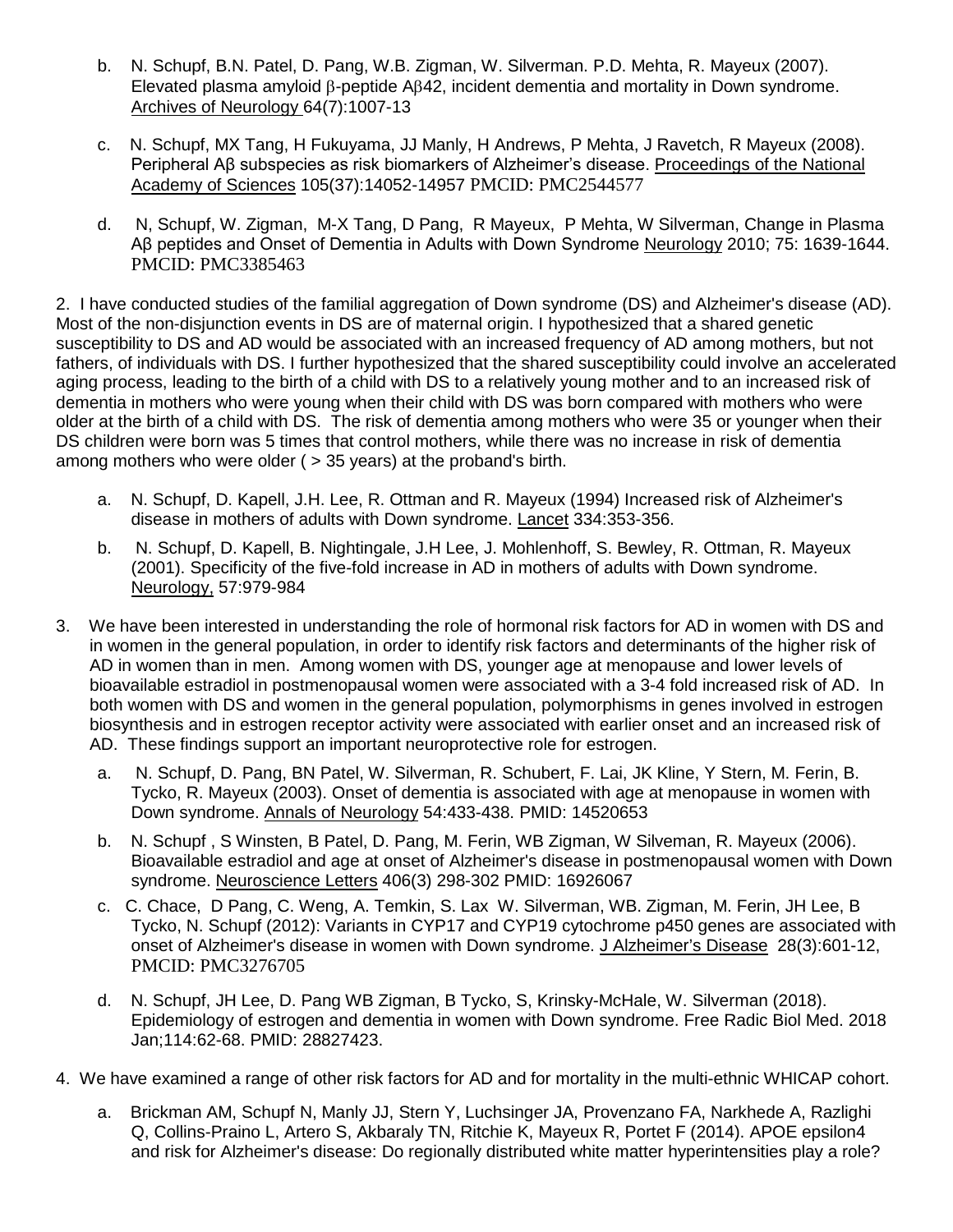Alzheimer's Dement;10(6):619-29. PMID:25304991 PMCID: [PMC4252241](https://www.ncbi.nlm.nih.gov/pmc/articles/PMC4252241/)

- b. Golub JS, Luchsinger JA, Manly JJ, Stern Y, Mayeux R, Schupf N. (2017) , Observed hearing loss and incident dementia in a multiethnic population. J. Am Geriatr Soc, 65 (8) 1691-1697. PMID: 28323321; PMCID: PMC5555781
- c. Noble JM, Schupf N, Manly JJ, Andrews H, Tang MX, Mayeux R. (2017). Secular trends in the incidence of dementia in a Multi-Ethnic Community J. Alzheimer's disease 60 (3) 1065-1075 PMID: 28984588
- d. Gu Y, Gutierrez J, Meier IB, Guzman VA, Manly JJ, Schupf N, Brickman AM, Mayeux R. Circulating inflammatory biomarkers are related to cerebrovascular disease in older adults. Neurol Neuroimmunol Neuroinflamm. 2018 Nov 14;6(1):e521. doi: 10.1212/NXI.0000000000000521. eCollection 2019
- e. Avila JF, Vonk JMJ, Verney SP, Witkiewitz K, Arce entería M, **S**chup**f** N, Mayeux R, Manly JJ. [Sex/gender differences in cognitive trajectories vary as a function of race/ethnicity.](https://www.ncbi.nlm.nih.gov/pubmed/31606366) Alzheimers Dement. 2019 Dec;15(12):1603-1611. doi: 10.1016/j.jalz.2019.07.013. Epub 2019 Oct 3. PMID: 31587996
- 5. The Long Life Family Study is a family study of longevity and exceptional survival traits among 546 families with multiple family members with long life spans. In population-based cohorts of the elderly, those with mild as well as severe cognitive impairment have been found to have an increased risk of death We and others have documented a significant association between preserved cognitive function, successful aging and longevity. It is likely that cognitive traits, such as exceptional memory, might represent one of the several endophenotypes contributing to exceptional survival. Our work has focused on the contribution of preserved and exceptional cognition to healthy aging and longevity.
	- a. Schupf. N, Barral S, Perls T, Newman A, Christensen K, Thyagarajan B, Province M, Rossi WK. Mayeux R (2012) Apolipoprotein E and Familial Longevity Neurobiology of Aging PMCID: PMC3545094
	- b. Cosentino S, Schupf N, Christensen K, Andersen SL, Newman A, Mayeux R, (2013) Reduced prevalence of cognitive impairment in families with exceptional longevity. JAMA Neurology.Jul;70(7):867-74. PMCID: PMC4151346
	- c. Barral S, Singh J, Fagan E, Cosentino S, Andersen-Toomey SL, Wojczynski MK, Feitosa M, Kammerer CM, Schupf N (2017) Age-related biomarkers in LLFS families with exceptional cognitive abilities. J. Gerontol A Bio Sci Med Sci 72 (10) 1411-1416 PMID:28329324

## **For a complete bibliography of N. Schupf see**

[http://www.ncbi.nlm.nih.gov/sites/myncbi/nicole.schupf.1/bibliography/44391571/public/?sort=date&direction=a](http://www.ncbi.nlm.nih.gov/sites/myncbi/nicole.schupf.1/bibliography/44391571/public/?sort=date&direction=ascending) [scending](http://www.ncbi.nlm.nih.gov/sites/myncbi/nicole.schupf.1/bibliography/44391571/public/?sort=date&direction=ascending)

## **D. Ongoing Research Support**

U01AG051412 (Schupf, Lott & Silverman) 09/30/2015 – 04/30/2020 2.88 calendar NIH/NIA \$3,369,595

Biomarkers of Alzheimer's Disease in Adults with Down Syndrome This study will examine blood based proteomic and lipidomic, imaging and genetic biomarkers of risk for Alzheimer's disease in adults with Down syndrome. Participating sites include Columbia University; University of California, Irvine; the Kennedy Krieger Institute and Johns Hopkins University Schools of Medicine and Public Health, Massachusetts General Hospital, the New York State Institute for Basic Research in Developmental Disabilities, and the University of North Texas Health Science Center.

3U01AG051412-03S1 (Schupf, Lott & Silverman) 05/01/2017 – 04/30/2020 0.48 calendar NIH Administrative Supplement \$1,683,555